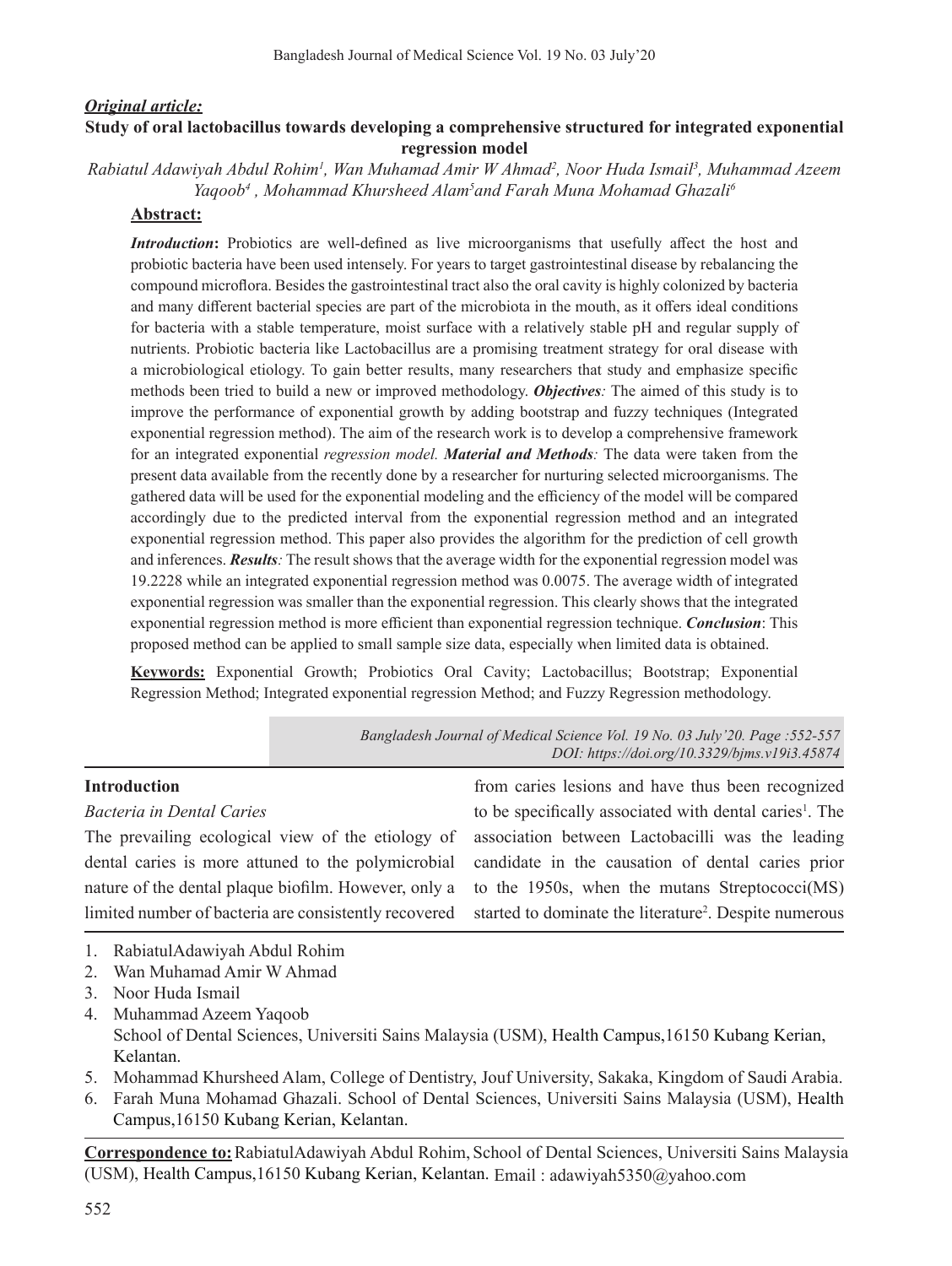studies linking Lactobacilli to caries in both adults and children, our understanding of their role in this disease remains incomplete. Some of the major gaps in knowledge span the transmission and colonization of the oral cavity, as well as the genetic basis for the adaptation to this niche. Probiotics are well-defined as live microorganisms that usefully affect the host. Probiotic bacteria have been used intensely. For years to target gastrointestinal disease by rebalancing the compound microflora. Besides the gastrointestinal tract also, the oral cavity is highly colonized by bacteria, and many different bacterial species are part of the microbiota in the mouth, as it offers ideal conditions for bacteria with a stable temperature, moist surface with a relatively stable pH and regular supply of nutrients<sup>3</sup>.

Probiotic bacteria like Lactobacillus are a promising treatment strategy for oral disease with a microbiological etiology. Those include plaqueassociated diseases like dental caries, which is an infectious disease with microbial processes eroding and destroying the hard dental tissue or inflammation of periodontal tissue, namely gingivitis and the more severe periodontitis<sup>4</sup>. In the oral cavity, *Lactobacilli* comprise about 1% of the cultivable microbiota. Commonly isolated strains include *L. Casei,L. Paracasei*, *L.Lantarum*, *L.Rhamnosus*, *L.Fermentum*, *L. Acidophilus,* and *L.Salivarius*. In contrast to MS, lactobacilli have poor adherence properties and have traditionally been considered as having an opportunistic role in the caries disease<sup>5</sup>. High levels of lactobacilli have been linked with high caries activity and high carbohydrate consumption. Simark-Mattsson and colleagues isolated *lactobacilli* from subjects with different levels of dental caries<sup>6</sup>. They demonstrated that naturally occurring lactobacilli inhibited the growth of MS; the effect of lactobacilli was most pronounced in subjects without dental caries, who were lacking S. Mutans.

# *Mathematical Theory*

# Fuzzy Linear Regression

 Fuzzy linear regression analysis was first introduced by<sup>7</sup> in which two factors namely the degree of fitness and the fuzziness of data sets, are considered<sup>8</sup> . Inthe Fuzzy method, regression plays a crucial role when dealing with imprecise data. A simple regression equation involving a single independent fuzzy variable can be used for such situation. The result from studies<sup>9</sup>, showed that fuzzy regression can be a better replacement for statistical

regression when the data are vaque with poor model specification. According<sup>10</sup>, the regression problem in form of gradient descent optimization was used to show the effectiveness of an iterative algorithm for multiple regressions with fuzzy data. A fuzzy linear regression model iscommonlypresented  $\widetilde{y} = \widetilde{f}_f(x) = \widetilde{A}_0 + \widetilde{A}_1 x_1 = \widetilde{A}_x$  w h e r e x =  $\begin{bmatrix} 1, x_1 \end{bmatrix}^T$ is a crispvectorofindependent variables and  $\tilde{y}$ istheestimatedfuzzy output.  $\widetilde{A} = [\widetilde{A}_0, \widetilde{A}_1]$  is a vector of fuzzy parameters of the fuzzy linear regression model.  $\tilde{A}_j$  is presented in the form of symmetric triangular fuzzy numbers denoted by  $\widetilde{A}_J = (\hat{\sigma}_j, c_j)$ , j = 0,1,2,..N where its membership function is shown as  $\left( \frac{1}{\lambda} \right) = \left\{ 1 - \frac{\frac{3}{2} - \frac{6}{2}}{1}, \frac{3}{2} - \frac{1}{2} \right\}, \quad \left( \frac{3}{2} - \frac{1}{2} \right) \leq a_j \leq a_j + c_j$ otherwise, where  $a_j$  is the central value of the fuzzy ľ where  $\lim_{\mu_A} (\dot{\mathbf{a}}) = \left\{1 - \frac{\mathbf{a} - \mathbf{b}}{2}\right\}$ number and  $c_i$  is the spread. Therefore the fuzzy linear regression model can be rewritten as shown  $\widetilde{y} = (a_0, c_0) + (a_1, c_1)x_1$ . However, the interaction between variables and higher-order terms are not included in the fuzzy linear regression defined  $in<sup>1</sup>$ . In fact, the interaction between variables and higher order terms often exist in physical systems. A simple procedure is commonly used to solve the linear programming problem<sup>11</sup>. Linear regression is used to study the linear relationship between a dependent variable Y and one or more independent variables X. The dependent variable Y must be continuous, while the independent variables may be either continuous, binary, or categorical. The initial judgment of a possible relationship between two continuous variables should always be made on the basis of a scatter  $plot<sup>12</sup>$ .

Bootstrap Proposed byEfron (1979), the bootstrap is a simulation technique to evaluate the standard error of the estimation of a parameter<sup>13</sup>. The idea is to perform variousresamplingwiththereplacementofthedataset. Let  $\ddot{\theta} = t(x)$  the estimator  $\theta$  calculated from a sample  $(x_1, ..., x_n)$ . A samplebootstrap  $x^*(1) = (x_1^*, ..., x_n^*)$ is a resamplewiththereplacementofsizefrom  $(x_1, ..., x_n),$  theindex  $i = 1, ..., B$ referstothenumberofwantedreplicas*B*. This way the bootstrapestimatorofthevarianceof  $\theta$  is given by  $\hat{\theta}$  is given by  $\text{var}(\hat{\theta}) = \frac{1}{B-1}\sum_{i=1}^{B} (t(x *_{(i)}) - \hat{\theta})^2$  $\frac{1}{B-1}\sum_{i=1}^{n}(t(x *_{(i)}) - \hat{\theta})^2$  where  $t\big(x\, *_{_{(i)}}\big)$  istheestimator  $\theta$  basedonthe *i*=threp licabootstrapand  $\hat{\theta}^* = B^{-1} \sum_{i=1}^{n} t(x *_{(i)})$  For a sufficiently large number of resplicas, we can calculate sufficientlylargenumberofreplicas, we can calculate a confidence interval (with significance level  $2\alpha$ ) for  $\hat{\theta}$  through normal approximation, whichisgiven by  $\mathcal{L}_s[\hat{\theta}, (1-2\alpha)] = [\hat{\theta}^* - Z_\alpha \left[\text{var}(\hat{\theta})\right]^{\frac{1}{2}}; \hat{\theta}^* + z_\alpha \left[\text{var}(\hat{\theta})\right]^{\frac{1}{2}} \text{where}$ corresponds to the  $\alpha$ -the quantile of standard normal distribution. We can estimate the empiric density *F* as a normal approximation of real F.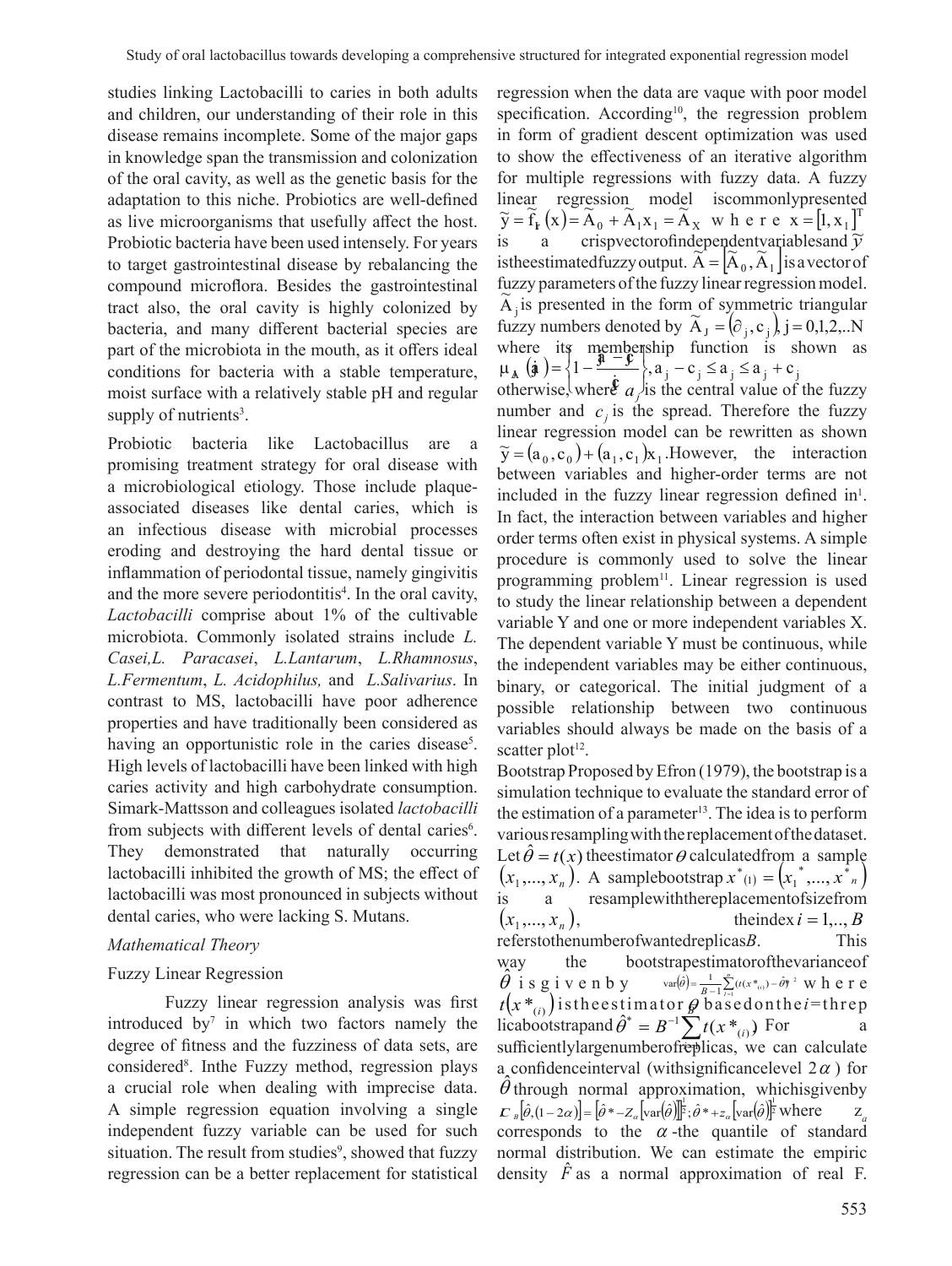As such, we can estimate the confidence interval using  $\hat{F}$  quantiles, so the interval is given by  $\left| \sum_{B} \hat{\theta}$ ,  $(1 - 2\alpha) \right| = \left[ \hat{F}(\alpha) \cdot \hat{F}(1 - \alpha) \right].$ **Material and Methods**

# Data Collection

The data composed of two variables which are the days of the culture (*x*), bacterial growth *(y*), and the rate of the exponential growth of bacterial culture (*lny*). The data were taken from the present data available from the recently done by a researcher for nurturing selected microorganisms (Lactobacillus) in School of Dental Sciences, UniversitiSains Malaysia. Then, the data were recorded in a SAS Program to evaluate microorganism growth before analyzing by using the new proposed statistical methodology. The selected microorganisms were kept in storage accordingly (Table 1 and Figure 1). And so, all microorganisms were disposed of carefully in the clinical waste bin.

## **Table 1. Description of variables**

|     | Days of the culture                  |
|-----|--------------------------------------|
|     | Lactobacillus Salivarius $(5x 10^5)$ |
| lnv | The rate of exponential growth       |



Figure 1. Step for Broth Microdilution Method and blood agar of Lactobacillus Salivarius(5x 105)

# Statistical Analysis



Figure 2: Flowchart of the Integrated Exponential Calculation

Calculations of an Exponential Bacteria growth using SAS Algorithm

/\*ADDING BOOTSTRAPPING ALGORITHM TO THE METHOD \*/

%MACRO bootstrap(data= last, booted=booted, boots=**100**, seed=**1234**);

DATA &booted;

 $pickses = INT(RANUNI(\&seed)*n)+1;$ 

SET & data POINT = pickobs NOBS = n;

REPLICATE=int(i/n)+**1**;

i+**1**;

IF i> n\*&boots THEN STOP;

RUN;

%MEND bootstrap;

/\*DATA ENTRY FOR EXPONENTIAL

REGRESSION\*/

Data Lactobacillus; input x y lny;

datalines;

| 1              | 23     | 3.14   |
|----------------|--------|--------|
| $\overline{2}$ | 23     | 3.14   |
| 3              | 40     | 3.69   |
| 5              | 60     | 4.09   |
| 9              | 80     | 4.38   |
|                |        |        |
|                |        |        |
|                |        |        |
| 47             | 30867  | 10.34  |
| 50             | 45420  | 10.72  |
| 53             | 59092  | 11.00  |
| 55             | 65095  | 11.10  |
| 57             | 89998  | 11.41  |
| 59             | 127285 | 11.80  |
| 60             | 159880 | 11.98; |
| run:           |        |        |

/\*GENERATE OUTPUTINMICROSOFTWORD\*/ ods rtf file='abc.rtf'style=journal; /\*\*GENERATE BOOTSTRAP SAMPLE\*\*/ %*bootstrap*(data= Lactobacillus,boots=100);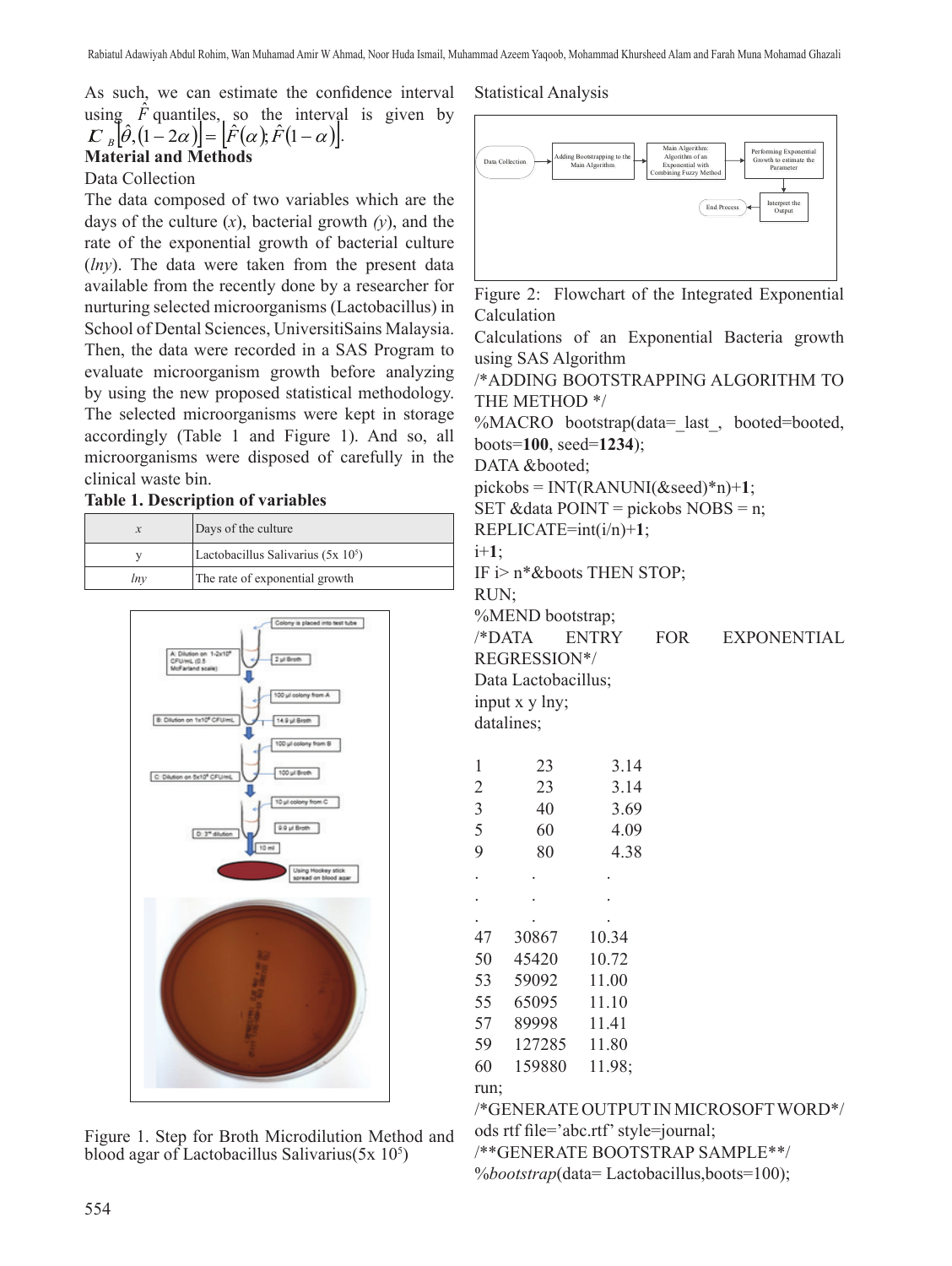#### run;

/\*\*BOOTSTRAP SAMPLE\*\*/

procprint data=booted;

run;

# **/\*FITTING EXPONENTIAL WITH BOOTSTRAP\*/**

title "Corrected sum of squares"; procsql; select css(y) into :CSSy from booted; quit;

# **title "Exponential fit with boot";**

ods graphics / imagename="ExponentialFit"; procnlin data=booted plots=fit; parameters  $A=1$  b=0; model  $y = A^*exp(b^*x)$ ; ods output EstSummary=summExp; run;

# **/\*FITTING REGRESSION BOOTSTRAPPING DATA\*/**

Procreg data=booted; model lny=x; run;

# **/\*Fuzzy Regression Methodology Building \*/**

procoptmodel; set  $j = 1..2500$ ; number  $\ln y\{j\}$ ,  $x\{j\}$ ; read data booted into  $\lceil n \rceil \ln y$  x;  $*$ Print x  $*$ print lny x; number n init2500; /\* Total number of Observations\*/ /\*Decision Variables\*/ /\*Theses two variables are bounded\*/ /\*These two variables are not bounded\*/ var aw $\{1..2\}$  >=0; var ac $\{1..2\};$ /\* Objective function\*/ min z1= aw[1]  $*$  n + sum{i in j} x[i]  $*$  aw[2]; /\*Linear Constraints\*/ con  $c\{i \text{ in } 1..n\}$ : ac[1] +x[i] \*ac[2] -aw[1] -x[i] \*aw[2] <= lny[i]; con c1{i in 1..n}:  $ac[1]$  +x[i] \* $ac[2]$  +aw[1]+x[i] \*aw[2] > lny[i]; /\*This provides all equations \*/ expand; solve; print ac aw; quit; ods rtf close; run;

Exponential Bacteria Growth Transforming to Linear Form

Exponential growth formula and exponential decay formula are given by *Y=Aebx*and *Y=Ae-box* and exponential bacteria growthaftertransformto  $\ln \ln Y = \ln(A \ln \log \log X) = \ln(A) + \ln(e^{X})$  $= \ln(A) + b$ 

# **Ethical Approval**

This study was approved for ethical permission by the Human Research Ethics Committee of Universiti Sains Malaysia (USM/JEPeM/18080391).

# **Result**

The result shows that the graph of *Lactobacillus Salivarius*.





Figure 3: Graph *Lactobacillus Salivarius* for Exponential regression and linear regression



Figure 4: Diagnostic graph for *Lactobacillus Salivarius*

(B) Integrated Exponential Regression Model (Combining Bootstrap and Fuzzy Method)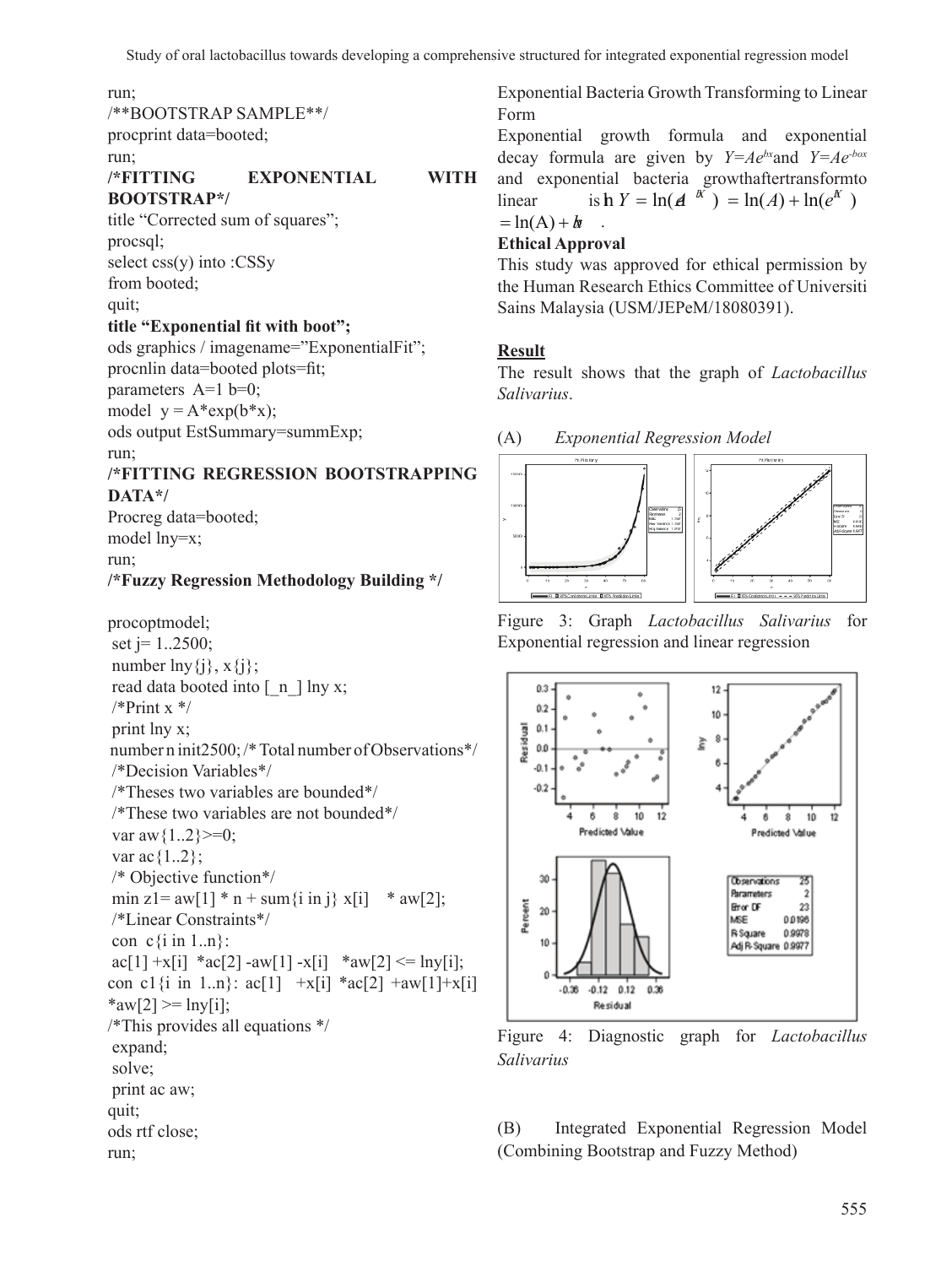







# **Table 2: Results of Exponential Regression Model and Integrated Exponential Regression**

# **Model**

| Model/                  | <b>Exponent</b><br><b>Explanation Regression Model</b>                             | Model/                                                      | <b>Structure of</b><br><b>Explanation Model KREB</b>                                         |
|-------------------------|------------------------------------------------------------------------------------|-------------------------------------------------------------|----------------------------------------------------------------------------------------------|
| Model<br>$n=25$         | Exponent<br>$Y=29.2490e^{0.1425x}$<br>Transform to Linear<br>$ln y=3.3758+0.1425x$ | Model with<br>bootstrap<br>$Replace =$<br>100<br>$n = 2500$ | $Exponent =$<br>$Y=29.0454e^{0.1426x}$<br>Transform<br>to linear= $ln$<br>$y=3.3689+0.1426x$ |
| $R^2$                   | 0.9978                                                                             | $R^2$                                                       | 0.9979                                                                                       |
| Standard<br>Error       | $A=29.2490 \pm 9.4391$<br>$b = 0.1425 \pm 0.00557$                                 | Standard<br>Error                                           | $A=29.0454 \pm$<br>0.8967<br>$b = 0.1426 \pm$<br>0.0005                                      |
| Upper limit<br>interval | <i>ln</i><br>$v=12.8149+0.14807x$                                                  | Upper limit<br>interval                                     | <i>ln</i><br>$v=4.2656+0.1431x$                                                              |

| Model/                                | <b>Exponent</b><br><b>Explanation Regression Model</b> | Model/                              | <b>Structure of</b><br><b>Explanation Model KREB</b> |
|---------------------------------------|--------------------------------------------------------|-------------------------------------|------------------------------------------------------|
| Lower Limit <i>lny</i> =-<br>Interval | $6.0633+0.13693x$                                      | Lower Limit In<br>Interval          | $y=2.4722+0.1421x$                                   |
| Average<br>Width                      | 19.2228                                                | Average<br>Width                    | 1.8241                                               |
|                                       |                                                        | Fuzzy<br>Regression<br>model        | $Y = (3.3763,$<br>$0.00375$ + $(0.1425,$<br>0.0000)x |
|                                       |                                                        | Standard<br>error                   | $\pm (3.3763, 0.00375)$<br>$\pm (0.1425, 0.0000)$    |
|                                       |                                                        | Upper limit $Y=3.3801+$<br>interval | 0.1425x                                              |
|                                       |                                                        | Lower limit $Y=3.3726+$<br>interval | 0.1425x                                              |
|                                       |                                                        | Average<br>Width                    | 0.0075                                               |

Table 2 above shows that the results of exponential regression model and integrated exponential regression model. Therefore, the results show that the average width for the exponential regression model was 19.2228 while an integrated exponential regression method was 0.0075. The average width of integrated exponential regression was smaller than the exponential regression. According to the R-Square results obtained, the model is good and appropriate. This is because the value close to  $1$  is the best fit. For the nonlinear function (exponential) used here, the growth data was fitted to determine mathematical parameters with curve estimation. The model fitted by nonlinear regression gave reliable estimates of the correlation coefficient ( $\mathbb{R}^2$  values at  $p<0.01$ ) for the functions used. They also assess the degree of fit of the model to each of the experimental data sets, which fell close to 1.

#### **Summary And Discussion**

From the result obtained, the integrated exponential regression method is more efficient than the exponential regression technique. This proposed method can be applied to small sample size data especially when limited data is obtained. We showed that the model can be used to find the potential biological parameters which may be able to predict the treatment outcome. We have demonstrated that the use of an exponential regression model along with the use of SAS software that can be a very